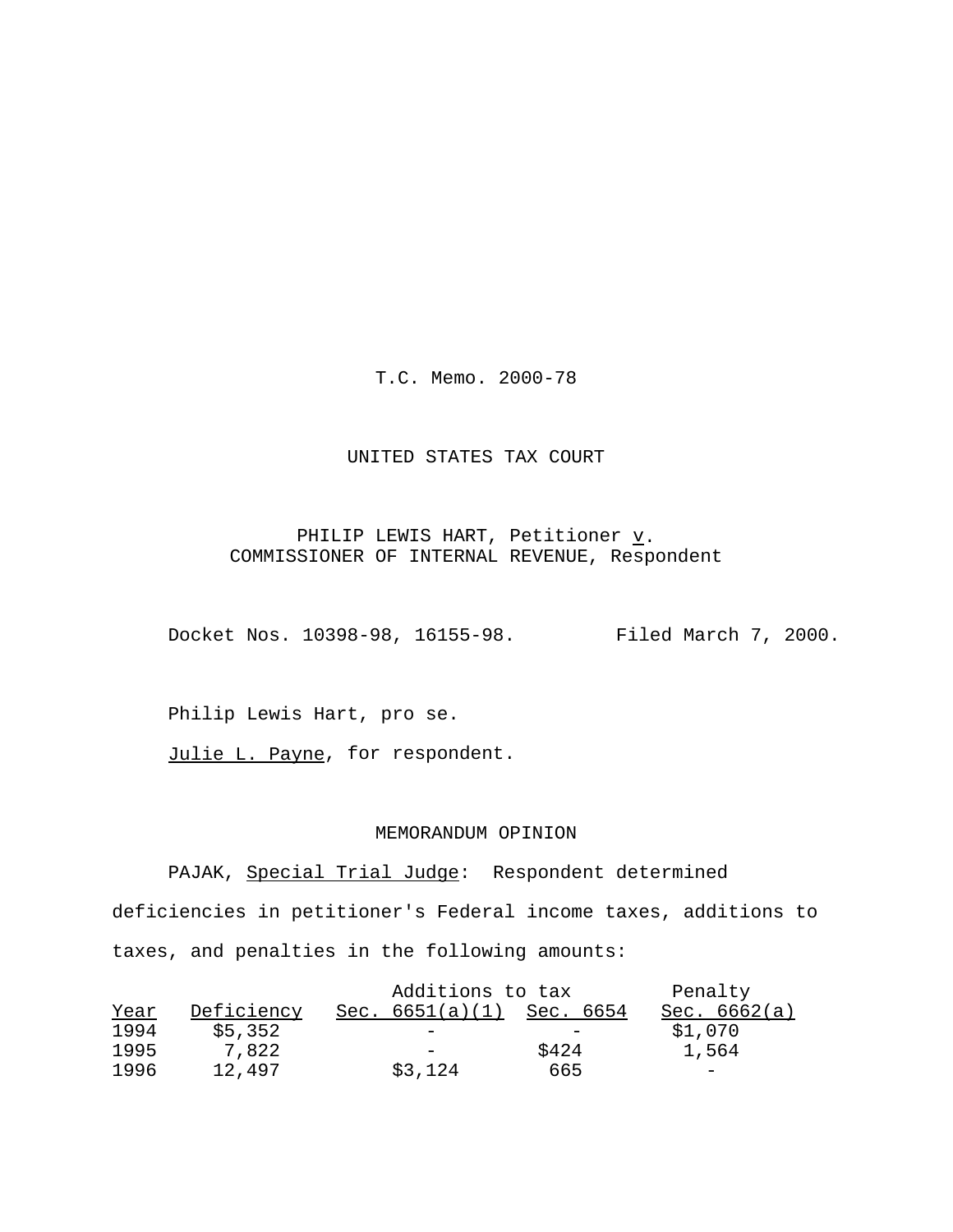Unless otherwise indicated, section references are to the Internal Revenue Code in effect for the years in issue, and all Rule references are to the Tax Court Rules of Practice and Procedure.

After a concession by respondent, this Court must decide: (1) Whether wages, rental income, interest, and individual retirement account distributions received by petitioner are taxable; (2) whether petitioner is liable for the addition to tax under section 72(t) for the early distributions from qualified retirement plans during the 1996 taxable year; (3) whether petitioner is liable for an addition to tax under section  $6651(a)(1)$  for the failure to file a tax return for the 1996 taxable year; (4) whether petitioner is liable for additions to tax under section 6654 for the failure to pay estimated taxes for the 1995 and 1996 taxable years; (5) whether petitioner is liable for accuracy-related penalties under section 6662(a) for the underpayment of taxes for the 1994 and 1995 taxable years; and (6) whether a penalty should be awarded to the United States under section 6673.

For clarity and simplicity, we have combined the findings of fact and conclusions of law. Some of the facts in this case have been stipulated and are so found. Petitioner resided in Coeur d'Alene, Idaho, at the time he filed his petitions in this consolidated case.

- 2 -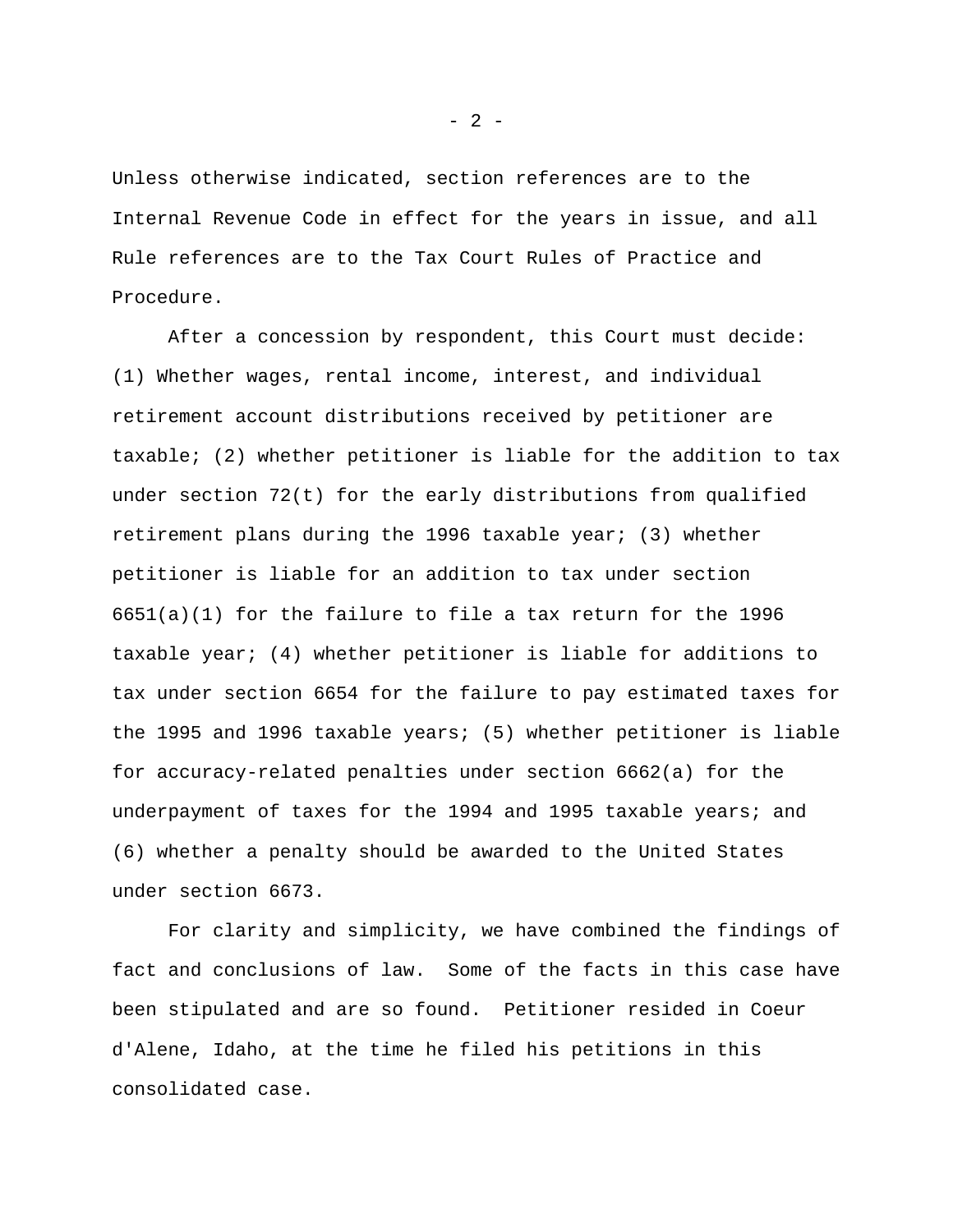Petitioner was employed as an engineer during 1994 and 1995. He received wages as compensation for the services he provided as an engineer in the amounts of \$34,775 and \$42,106 in 1994 and 1995, respectively. Petitioner received rental income of \$9,250 and \$10,500 in 1994 and 1995, respectively. In 1994 and 1995, petitioner received interest income of \$125 and \$144, respectively. In 1996, petitioner received \$284 of interest income from two different sources, \$34,936 as a distribution from an individual retirement account (IRA) held by National Financial Services Co., and \$8,933 as a distribution from an IRA held by Charles Schwab and Co., Inc. Petitioner had not reached the age of 59½ as of December 31, 1996, nor was he disabled as of this date.

Petitioner timely filed his 1994 and 1995 tax returns. In an attachment to the 1994 return, petitioner stated: "The wages I earned as reflected on my W-2 form are nontaxable personal property." The attachment also contained other typical tax protester arguments. The 1995 return contained a similar attachment. In 1994, \$4,777 in Federal income tax was withheld from petitioner's wages. There is no evidence that tax was withheld in 1995. Yet, on both returns, petitioner claimed refunds of \$4,777. Petitioner did not file a 1996 tax return.

Respondent determined that petitioner had tax liabilities for all 3 years in the amounts of the deficiencies listed above,

 $- 3 -$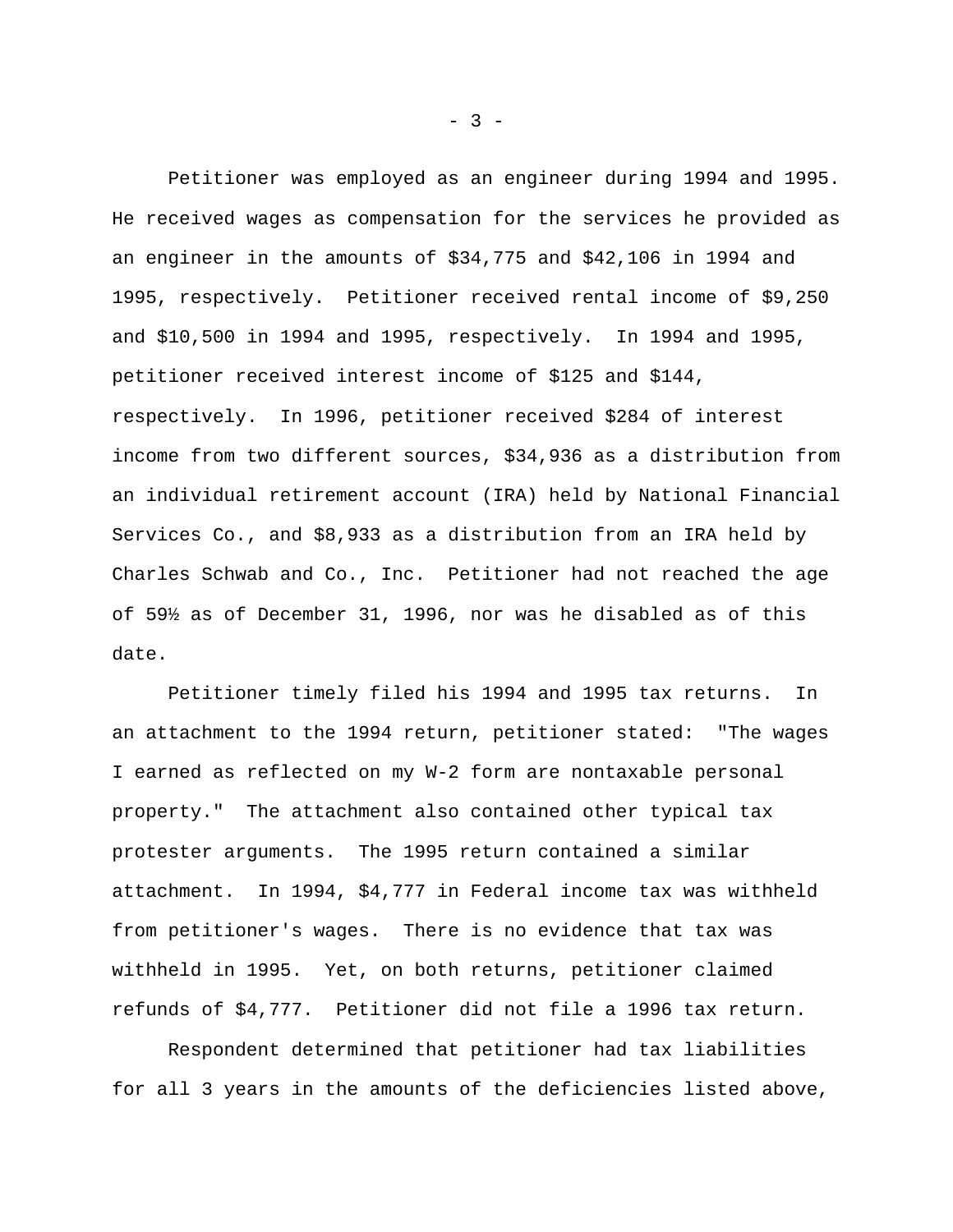together with the additions to tax and penalties. Respondent's determinations in the statutory notices of deficiency are presumed correct, and petitioner bears the burden to disprove the determinations. Rule 142(a); Welch v. Helvering, 290 U.S. 111 (1933). Respondent concedes that petitioner did not receive refunds of California State income tax in the amounts of \$774 and \$1,431 in 1994 and 1995, respectively, which had been included in the calculations of the deficiencies for those years.

Petitioner first argues that the statutory notices of deficiency were not authentic. At trial, we found that all requirements of the notice of deficiency had been satisfied for all 3 years. Petitioner next argued: "when I read the statutes and the regulations, I do not find in them where there is a tax on the wages, that's payable by me. It's conceivable there could be a tax payable by somebody else, but it's not payable by me." Petitioner makes tax protester arguments that have been repeatedly rejected by this Court and others as inapplicable or without merit. Rowlee v. Commissioner, 80 T.C. 1111 (1983); McCoy v. Commissioner, 76 T.C. 1027 (1981), affd. 696 F.2d 1234 (9th Cir. 1983). We see no need to repeat these discussions here.

Suffice it to say that petitioner is not exempt from having to pay Federal income taxes. Abrams v. Commissioner, 82 T.C. 403, 407 (1984). Payments of compensation for services performed

- 4 -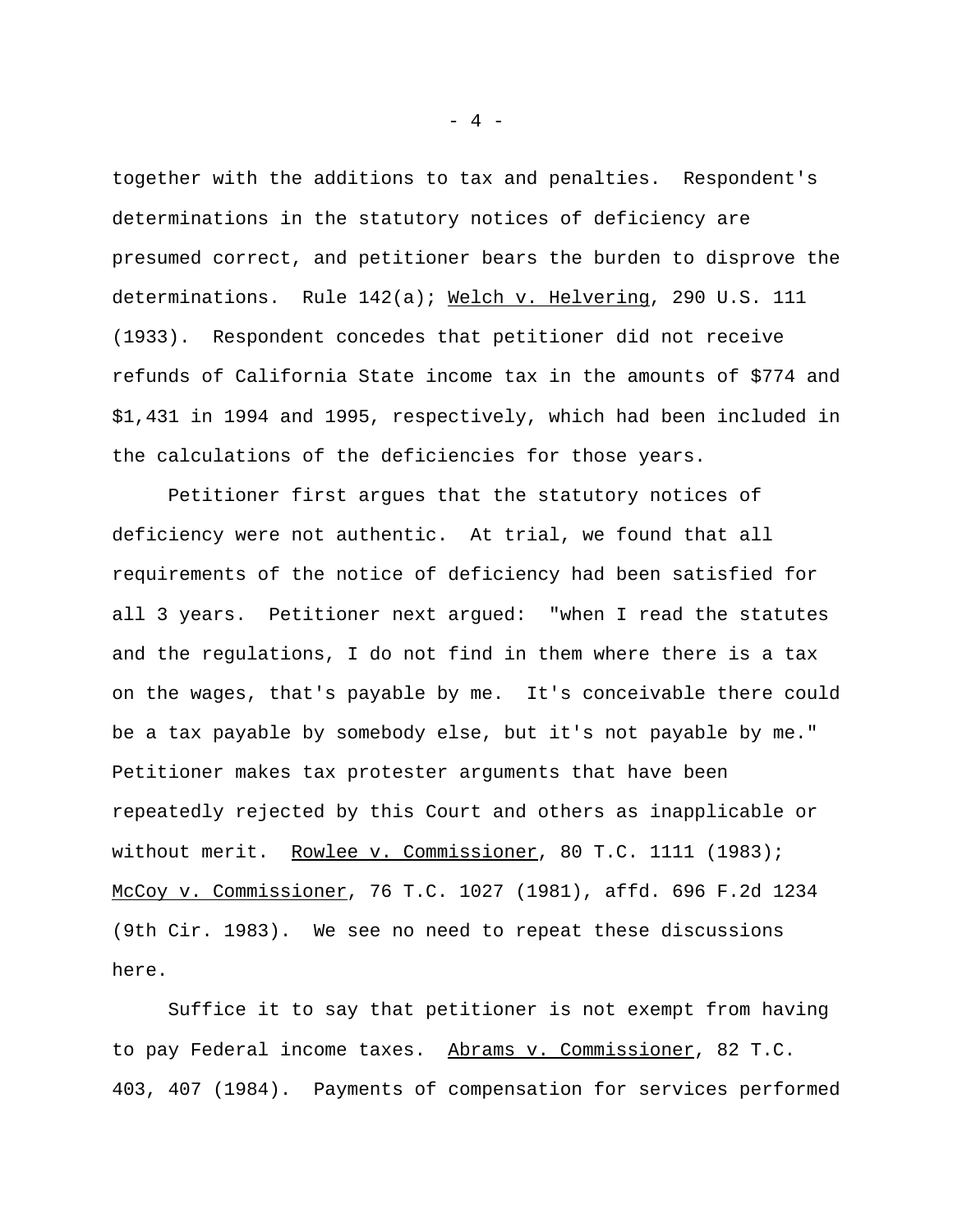are included in gross income and subject to the Federal income tax. Sec. 61(a)(1). Likewise, interest, rental income, and IRA distributions are included in gross income and subject to Federal income tax. Secs. 1,  $61(a)(4)$ ,  $61(a)(5)$ ,  $61(a)(9)$ ,  $61(a)(11)$ , 408(d). Petitioner's income from wages, interest, rent, and IRA distributions is taxable. We sustain respondent's determinations on these issues.

We next consider whether petitioner is liable for the section 72(t) additional tax. Distributions from a qualified retirement plan are subject to a 10-percent tax unless an exception applies. Sec. 72(t). A qualified retirement plan includes an IRA. Secs. 4974(c), 408(a). Petitioner has offered no evidence that any exception applies in his case. Sec. 72(t)(2). Because petitioner received two distributions in 1996 from two IRA's, he is liable for the additional tax under section 72(t).

We now decide whether petitioner is liable for an addition to tax pursuant to section  $6651(a)(1)$ . Section  $6651(a)(1)$ imposes an addition to tax for failure to file a Federal income tax return by its due date, unless the taxpayer establishes that the failure was due to reasonable cause and not willful neglect. Petitioner must prove both reasonable cause and a lack of willful neglect. Crocker v. Commissioner, 92 T.C. 899, 912 (1989). "Reasonable cause" requires the taxpayer to demonstrate that he

- 5 -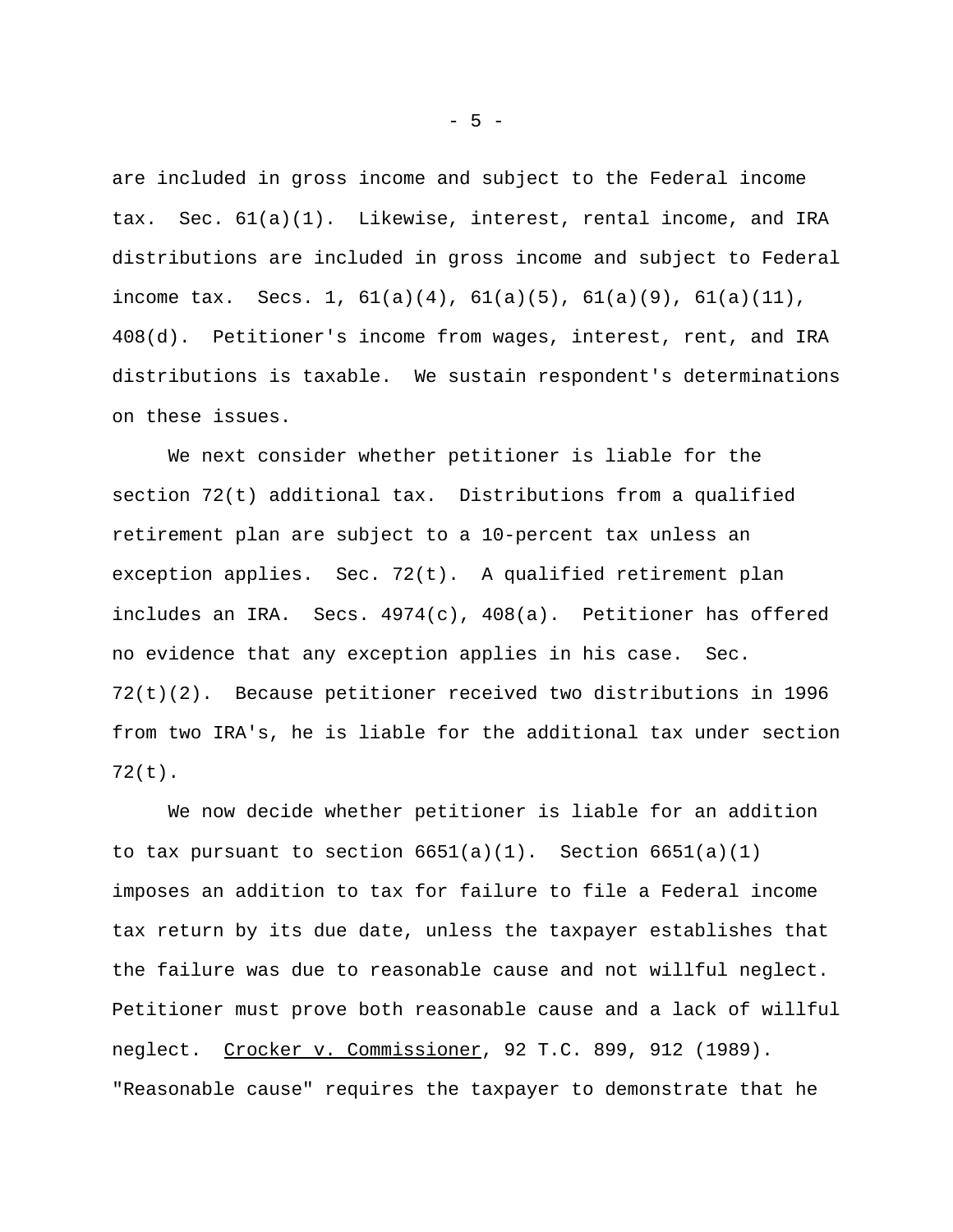exercised ordinary business care and prudence. United States v. Boyle, 469 U.S. 241, 246 (1985). Willful neglect is defined as a "conscious, intentional failure or reckless indifference." Id. at 245.

Petitioner admitted that he did not file a tax return for 1996, and he did not provide any reason for his failure to file. Because petitioner presented no reasonable cause for his failure to file, we sustain respondent's determination of the addition to tax under section 6651(a)(1).

Because the 1995 tax return was timely filed, we do not have jurisdiction over the section 6654 addition to tax for 1995. Fujita v. Commissioner, T.C. Memo. 1999-164.

We now consider whether petitioner is liable for the addition to tax under section 6654 for the failure to pay estimated taxes for 1996. Section 6654(c) imposes a requirement that estimated taxes be paid in installments. If a taxpayer fails to pay a sufficient amount of estimated taxes, section 6654(a) provides for a mandatory addition to tax in the absence of exceptions not applicable here. Grosshandler v. Commissioner, 75 T.C. 1, 20-21 (1980). Petitioner failed to pay estimated taxes in 1996, and no Federal income tax was withheld from his income. Accordingly, petitioner is liable for the addition to tax under section 6654 for the 1996 taxable year.

- 6 -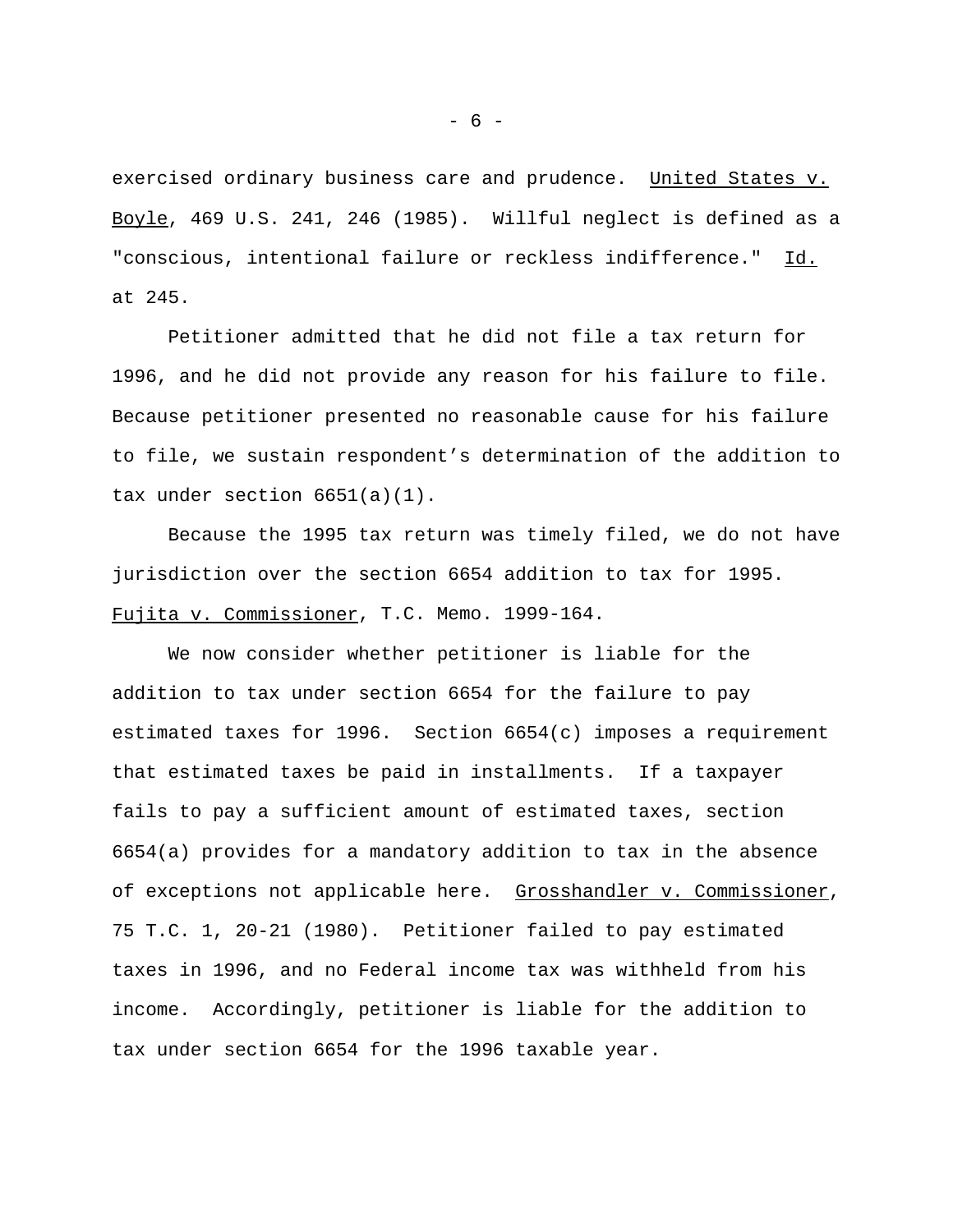Section 6662(a) provides for an accuracy-related penalty in the amount of 20 percent of the portion of an underpayment of tax attributable to, among other things, negligence or disregard of rules or regulations. Sec.  $6662(a)$  and  $(b)(1)$ . Negligence is defined to include any failure to make a reasonable attempt to comply with the provisions of the internal revenue laws. Sec.  $6662(c)$ ; sec.  $1.6662-3(b)(1)$ , Income Tax Regs. Moreover, negligence is the failure to exercise due care or the failure to do what a reasonable and prudent person would do under the circumstances. Neely v. Commissioner, 85 T.C. 934, 947 (1985). Disregard is defined to include any careless, reckless, or intentional disregard of rules or regulations. Sec. 6662(c); sec. 1.6662-3(b)(2), Income Tax Regs.

Clearly, by purposely not paying his taxes, petitioner has not behaved as a reasonable and prudent person. Petitioner has shown an intentional disregard of the rules and regulations. We uphold the imposition of the accuracy-related penalties under section 6662(a) for the underpayments of the 1994 and 1995 tax liabilities.

We grant respondent's motion for a penalty under section 6673. Under section 6673, this Court may award a penalty to the United States of up to \$25,000 when the proceeding has been instituted or maintained by the taxpayer primarily for delay or if the taxpayer's position in such proceeding is frivolous or

- 7 -